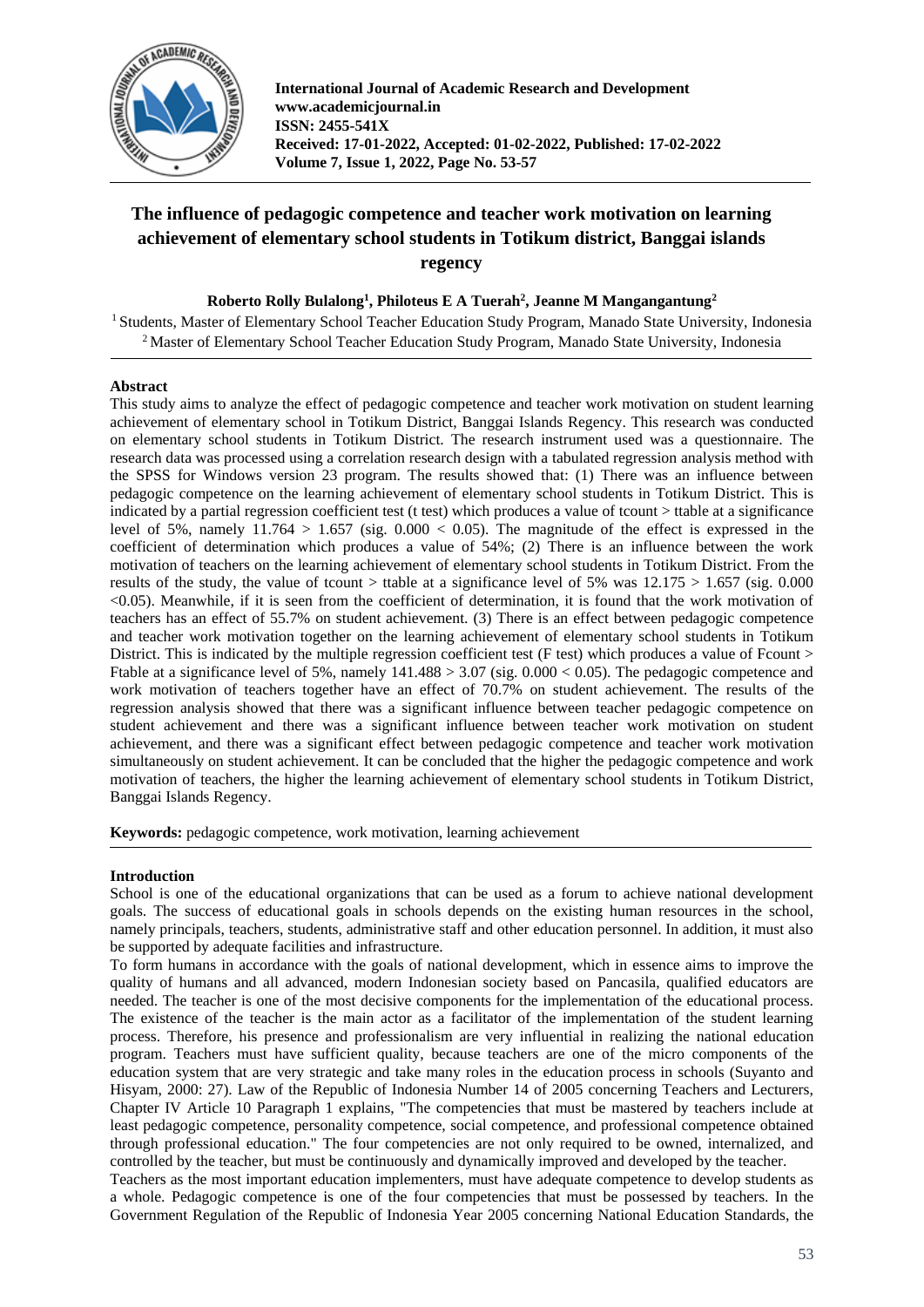explanation of Article 28 Paragraph (3) point (a) "Pedagogic competence is the ability to manage student learning which includes understanding of students, learning design, evaluation of learning outcomes, and student development. to actualize its various potentials." According to Sagala (2009:158) <sup>[6]</sup> "Pedagogic competence is the ability of educators to create an atmosphere and varied learning experience in the management of students who meet the prepared curriculum".

With regard to pedagogic competence, teachers are required to be able to understand the character, develop the potential and learning styles of students, guide students in dealing with problems, understand Competency Standards (SD) and Basic Competencies (KD) and develop them into learning indicators, choose learning strategies and effective assessments for all students, managing classes and conducting follow-up assessments. Teachers must also be able to plan, implement, and evaluate these aspects. If these aspects are able to be carried out by the teacher well, then automatically the teacher's role as educator, teacher, and supervisor is carried out well and convincingly. These aspects are included in the pedagogic competencies that must be possessed by a teacher. The teacher's pedagogic competence is the teacher's ability to guide students in a better direction. So, the pedagogic competence of teachers is very important in the implementation of learning in the classroom.

It can be concluded that the competence or pedagogical ability of teachers is a fundamental element that must be possessed and mastered by a teacher in carrying out their duties and responsibilities. This competence will describe the success of teachers in carrying out the teaching and learning process and transfer of knowledge to their students. The better the competence of the teacher, theoretically teaching and learning activities will be more effective and efficient so that the predetermined goals can be achieved as desired.

Teaching and learning activities are the main activities in the educational process. The success or failure of achieving educational goals depends a lot on the teaching and learning activities that occur. And good learning achievement is the success of the teaching and learning process carried out in schools. To see the success or failure of teaching and learning activities in a period, the school conducts evaluations, ranging from daily tests, midterm exams, semester end exams to the National Examination (UN), so that teachers, students, schools and related parties can find out the achievements that has been achieved and the extent to which the effectiveness of learning has been achieved.

Learning achievement is an important thing in the educational process. Djamarah (2012: 23) states "learning achievement is the result obtained in the form of impressions that result in changes in the individual as a result of activities in learning".

Through learning achievement, students can know their own quality.

One of the successes of teaching and learning activities is learning achievement or the value of students. The importance of assessing learning achievement is not only meaningful for students, but also for teachers and schools. Learning achievement is a benchmark for students to know success in learning. With the learning achievement, the teacher can estimate the right strategy in the learning process and the achievements of the learning process. In relation to student achievement, teachers are required to be able to develop their competence and professionalism in carrying out their duties as educators. Teachers must also have high work motivation. According to Jamaris (2013:  $170$ ) <sup>[23]</sup> motivation is an action that moves and chooses to do an action towards the goal to be achieved. Meanwhile, according to Uno (2010:10) what is meant by motivation is internal and external encouragement within a person to make changes in behavior. The responsibility of the teacher as an educator requires the teacher to continue to be able to provide everything positive, starting from his thoughts, energy, methods, and innovations for the good of the students he guides. Not only students are required to have motivation to learn, but teachers also have to have motivation in teaching. Motivation is an attitude and emotion that can determine human behavior. In addition, motivation is also designed for a purpose. Based on the information obtained by researchers through interviews with several elementary school teachers in Totikum District, it was found that: First, there are still classroom teachers who have not completed/reported the Learning Implementation Plan (RPP) and other teaching and learning processes. Second, the teacher does not develop learning methods so that students are only told to take notes or do assignments. Third, teacher motivation in improving student achievement tends to decrease, which is important in carrying out the duties of the leadership. Fourth, there are still teachers who evaluate learning achievement only during the mid-semester and end of the semester, even though it should be done at the end of each theme and sub-theme. This has an effect on student achievement which tends to decrease. It can be seen from the previous semester, there are still students who do not reach the KKM (Minimum Completeness Criteria). Meanwhile, student learning achievement is one of the benchmarks for the success of the learning process. Based on this description, the authors are interested in conducting further research with the title: "The Influence of Pedagogic Competence and Teacher Work Motivation on Learning Achievement of Elementary School Students in Totikum District, Banggai Islands Regency." This study aims to determine the effect of teacher pedagogic competence on student learning achievement and the effect of teacher work motivation on student learning achievement, as well as the effect of pedagogic competence and teacher work motivation together on learning achievement of elementary school students in Totikum District, Banggai Islands Regency.

#### **Reseach Methods**

This study uses a quantitative approach. Quantitative research methods are used to examine certain populations or samples at random, data collection using research instruments, data analysis is quantitative in nature with the aim of testing established hypotheses (Sugiyono, 2009:14).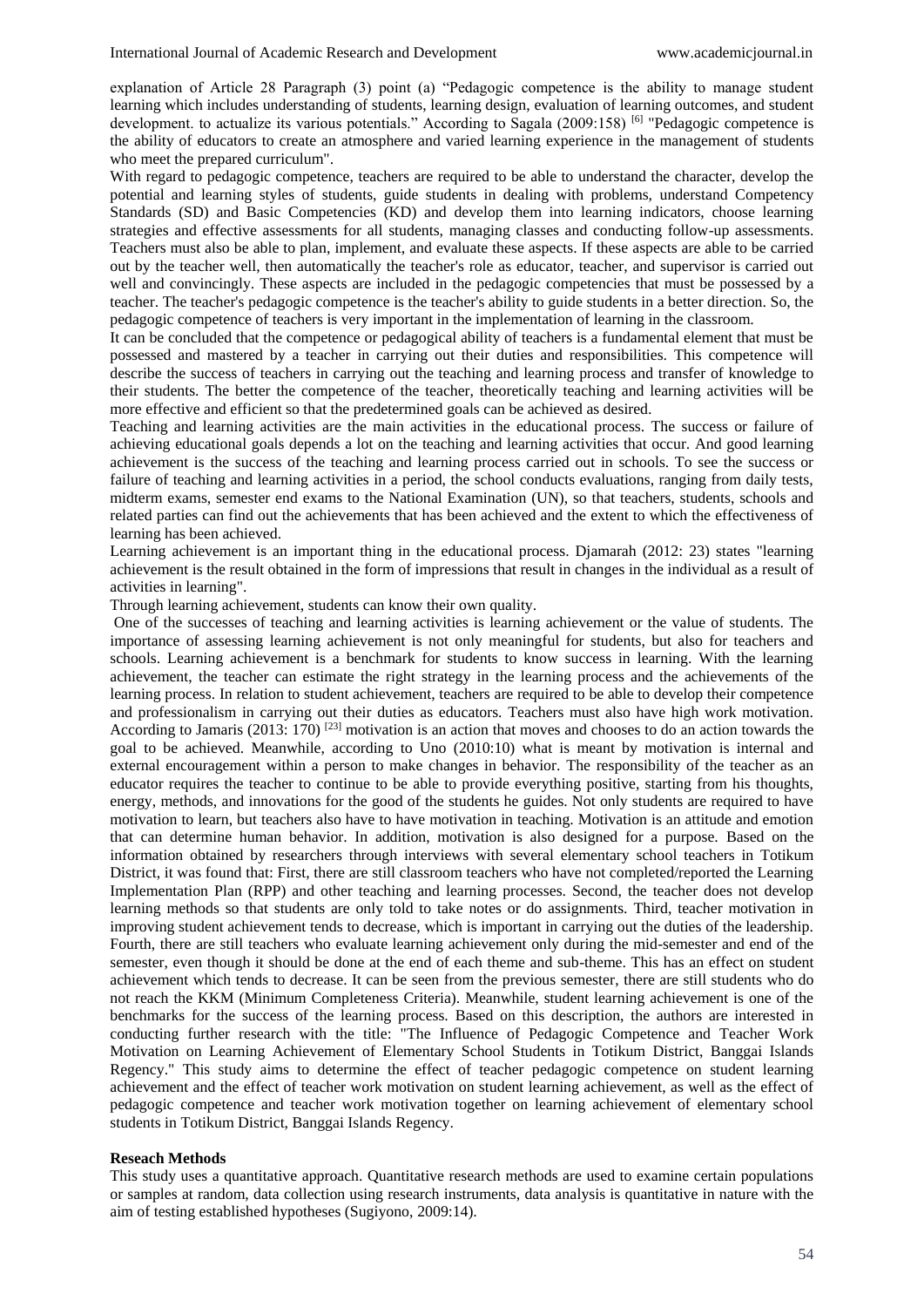In this study, there are two independent variables, namely: Pedagogic Competence (X1), Work Motivation (X2), and one dependent variable, namely Learning Achievement (Y). This study uses a regression model with three variables that can be described in the form of a research design as follows:

The population in this study were all students of class V Elementary School in Totikum District which amounted to 172 people. Sampling using the Slovin technique, and obtained 120 students as research samples.

Data collection techniques used in this study were observation, interviews, and questionnaires. The research instrument used is a questionnaire or questionnaire to obtain data on pedagogic competence and teacher work motivation. Meanwhile, learning achievement data uses the average value of the odd semester for the 2020/2021 academic year.

The instrument calibration was carried out by using the validity test (using the product moment correlation formula) and the reliability test (using the consistency interval which was carried out with the Cronbach Alpha formula).

Prior to statistical analysis, a prerequisite test was conducted, in the form of a distribution normality test whose test was presented using the One-Sample Komogrov-Smirnov Test method (criteria: significance value > from  $alpha = 0.05$ ) and the linearity test was carried out using the Anova table test (The criteria: significance value on linearity  $<$  from alpha = 0.05).

To test the hypothesis, simple linear regression analysis was used to determine the effect of pedagogic competence on student achievement and the effect of work motivation on student achievement. Meanwhile, multiple linear regression analysis was used to determine the effect of pedagogical competence and work motivation together on the learning achievement of elementary school students in Totikum District.

### **Results and Discussion**

Research data for the variables of pedagogic competence and teacher work motivation were obtained by distributing questionnaires or questionnaires to 120 student respondents. While learning achievement data obtained from the average value of the semester students. The research data obtained is a description of the three research variables. Then the respondent's answer score and the value obtained are recapitulated by the researcher.

|                | X1     | X2     |        |
|----------------|--------|--------|--------|
| Mean           | 100.44 | 101.17 | 85.31  |
| Median         | 101.00 | 101.50 | 85.00  |
| Mode           | 102    | 98     | 90     |
| Std. Deviation | 5.845  | 5.368  | 4.850  |
| Variance       | 34.165 | 28.812 | 23.526 |
| Range          | 27     | 26     | 20     |
| Minimum        | 89     | 90     | 75     |
| Maximum        | 116    | 116    |        |

**Table 1**

Furthermore, the researchers tested the requirements of the analysis, namely the normality test and linearity test. Based on the results of the calculation of the normality test and linearity test through the SPSS 23 program, the data are normally distributed and stated to have a linear relationship. Therefore, the next test can be carried out, namely hypothesis testing.

Based on the results of regression testing, it is known that there is an influence of teacher pedagogic competence on student achievement. This is in accordance with the opinion of Trianto  $(2007)$  [11] which suggests that pedagogic competence is the ability of teachers to manage students' understanding abilities, design and implement learning, evaluate learning outcomes, and develop students to actualize their various potentials. This means that the better the pedagogic competence of the teacher, the better the student's learning achievement.

The statement above is relevant to the results of the calculation of the coefficient of determination between pedagogic competence and learning achievement in this study. The magnitude of the influence of pedagogic competence on student achievement is expressed by the value of R Square, which from the results of a simple linear regression test, the coefficient of determination is 54%. This value indicates that the teacher's pedagogic competence has an effect of 54% on the learning achievement of elementary school students in Totikum District. The results of the research above are in line with the research conducted by Monaliza (2013) from the Sultan Syarif Kasim State Islamic University, Riau, entitled: The Effect of Class Teacher Pedagogic Competence on Learning Achievement of Class III State Elementary School Students 05 Bengkalis District Bengkalis Regency This study concludes that pedagogic competence has a significant and positive effect on the learning achievement of third grade elementary school students. The result of the research shows that the regression equation is that the a value is 6.36 and the b value is 0.53 so that it forms a regression equation  $Y = 6.36 + 0.53$ X. And the coefficient of determination (R) is 0.462. The significance test of the effect of class teacher pedagogic competence on student learning achievement shows that the calculated F value is 5.96, while the F table is 3.44 or F arithmetic > F table (5.96>3.44). This means that Ha is accepted and H0 is rejected. Thus, it can be concluded that there is a significant influence between the pedagogical competence of classroom teachers on learning achievement in Civics subjects for third grade students at SDN 05 Bengkalis District, Bengkalis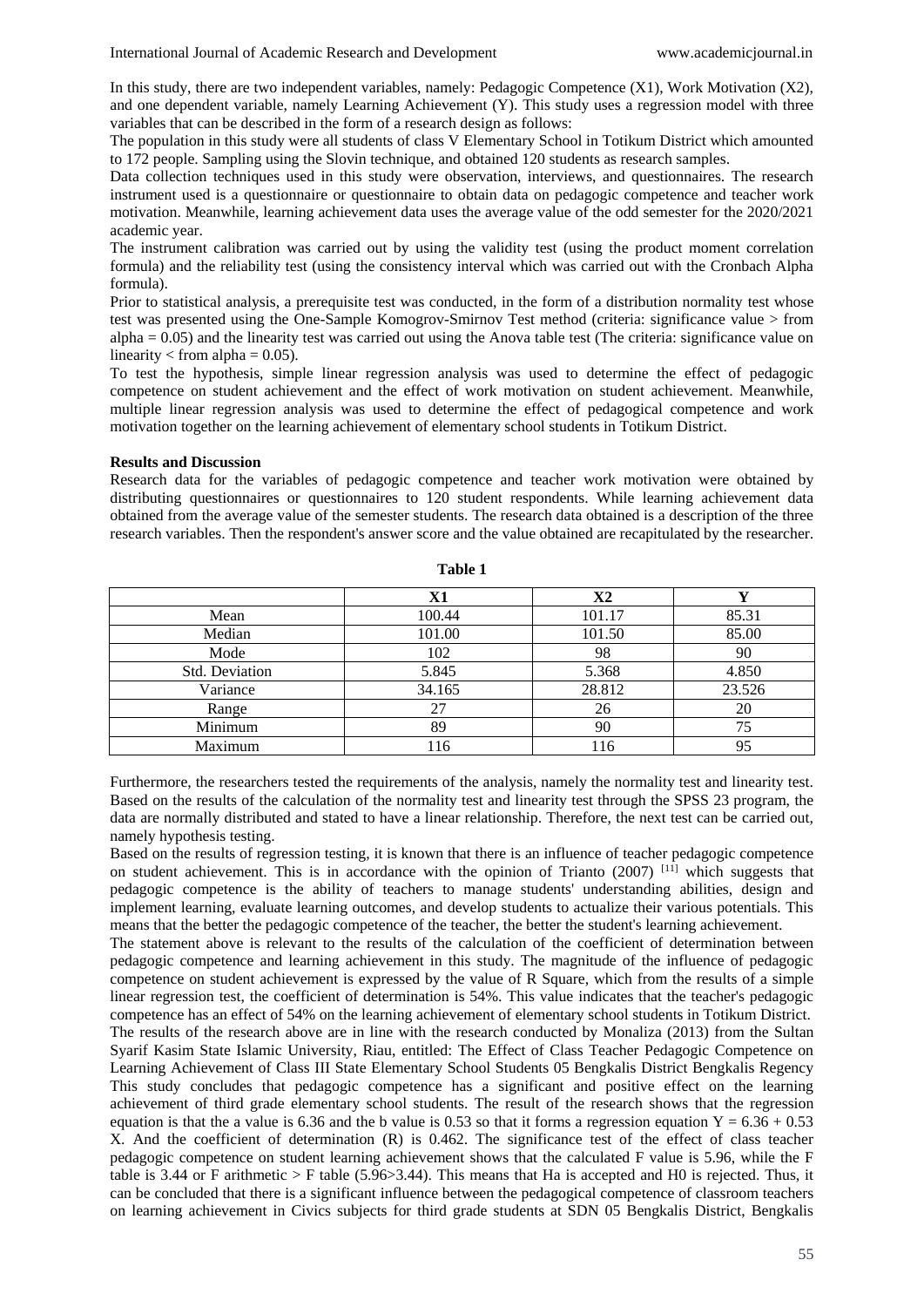Regency. The results of this study also get confirmation from Kurniasih (2017:115)<sup>[4]</sup> which states that the core pedagogical competence is that every teacher must be able to develop an operational curriculum, plan learning, carry out learning processes that encourage student learning activities more, can develop evaluation instruments properly and can encourage students' motivation to study seriously so that they become outstanding students.

From the results of research and confirmation by experts, it can be concluded that the higher the level of teacher pedagogic competence, the better the learning achievement of elementary school students in Totikum District.

The results of this study indicate that there is an influence between teacher work motivation on student achievement. This shows that the higher the motivation of the teacher, the better the student's learning achievement. In line with this, according to McGregor in As'ad  $(2004:47)$  [1], a person is encouraged to do activities because he hopes that this will lead to a more satisfying state than the current state. Work motivation for teachers is important because with motivation, every individual is required to work hard and passionately to achieve maximum results. Based on statistical calculations to test the second hypothesis, the tcount value between X2 (work motivation) and Y (learning achievement) was obtained at thit =  $12.175 >$  (ttab) = 1.657. These results confirm that work motivation has a significant influence on the learning achievement of elementary school students in Totikum District. The magnitude of the influence of work motivation on learning achievement is seen in the R Square value of 55.7%. This value states that the teacher's work motivation has an effect of 55.7% on the learning achievement of elementary school students in Totikum District.

This research is relevant to the research conducted by Nurmalina (2019), from the Tarbiyah Faculty of STAIN Gajah Putih Takengon Central Aceh, entitled "The Influence of Teacher Work Motivation on Student Achievement at SMP Negeri 2 Mesjid Raya". The results showed that there was a positive and significant influence between teacher work motivation on student achievement as seen from the teacher's responsibility in carrying out tasks, carrying out tasks with clear targets, and having feelings of pleasure at work.

From the results of research supported by previous studies and developed theories, it can be concluded that teacher work motivation affects the learning achievement of elementary school students in Totikum District. The teacher is one of the factors that have an important role in achieving the success of the teaching and learning process. Teachers must have good motivation in carrying out their teaching tasks. Good motivation can be interpreted by the emergence of a high desire and awareness in carrying out teaching tasks. The higher the work motivation possessed by the teacher, the better the learning achievement of elementary school students in Totikum District.

The results of the hypothesis test state that there is an effect between pedagogic competence and teacher work motivation together on student achievement. This means that student learning achievement will be better if it is supported by pedagogic competence and good work motivation from the teacher as well. So it can be said that the pedagogic competence and work motivation of teachers simultaneously affect the learning achievement of elementary school students in Totikum District.

This affirmation is in accordance with the results of the calculation of the coefficient of determination between the variables of pedagogic competence and teacher work motivation together on student achievement. From the calculation results obtained the coefficient of determination of 70.7%. This means that the variables of pedagogic competence and work motivation of teachers together have an effect of 70.7% on student achievement. This is also supported by the results of multiple linear regression, where the Fcount value is 141.488 > Ftable 3.07. This value concludes that the pedagogic competence and work motivation of teachers simultaneously have an influence on the learning achievement of elementary school students in Totikum District.

The results of this study are in line with research conducted by Dody Rijal Umami (2014), entitled "The Influence of Pedagogic Competence and Teacher Work Motivation on Student Achievement in the National Examination (UN) at SMA Negeri Se Kota Mojokerto." This study concluded: (1) the level of pedagogic competence of teachers in the very good category with an average score of 86.75% (2) the level of work motivation of teachers in the very good category with an average score of 86% (3) student achievement in exams nationally is in the very good category with an average value of 81% (4) the variable teacher pedagogic competence partially affects the learning achievement variable with a total value of 3,014 (5) the teacher work motivation variable partially affects the learning achievement variable with a total value of 4.246 ( 6) the variables of pedagogic competence and teacher work motivation have a simultaneous effect on the variable of student achievement with a total score of 13,318. This shows that the high pedagogic competence and work motivation of teachers together will make a real contribution to student achievement in the National Examination. Sagala (2009:23) <sup>[6]</sup> states that the essence of teacher competence is "a set of knowledge, skills and behaviors that must be possessed, internalized and controlled by teachers to be able to carry out their professional duties". The use of the word must here shows the importance of a teacher mastering overall competence, which in particular in this study concerns pedagogic competence to carry out his professional duties.

Mastery of competence by teachers must also be supported by high work motivation. Maslow in Mulyasa (2009: 120) [5] suggests that motivation is the driving force that causes behavior towards certain goals. A teacher who has good motivation in carrying out his duties is a teacher who truly animates his work as educators, animates students and animates the field of study being taught and tries as much as possible so that the material being taught with the level of understanding of students is appropriate and mutually supportive.

Mastery of competence by teachers must also be supported by high work motivation. Maslow in Mulyasa (2009: 120) [5] suggests that motivation is the driving force that causes behavior towards certain goals. A teacher who